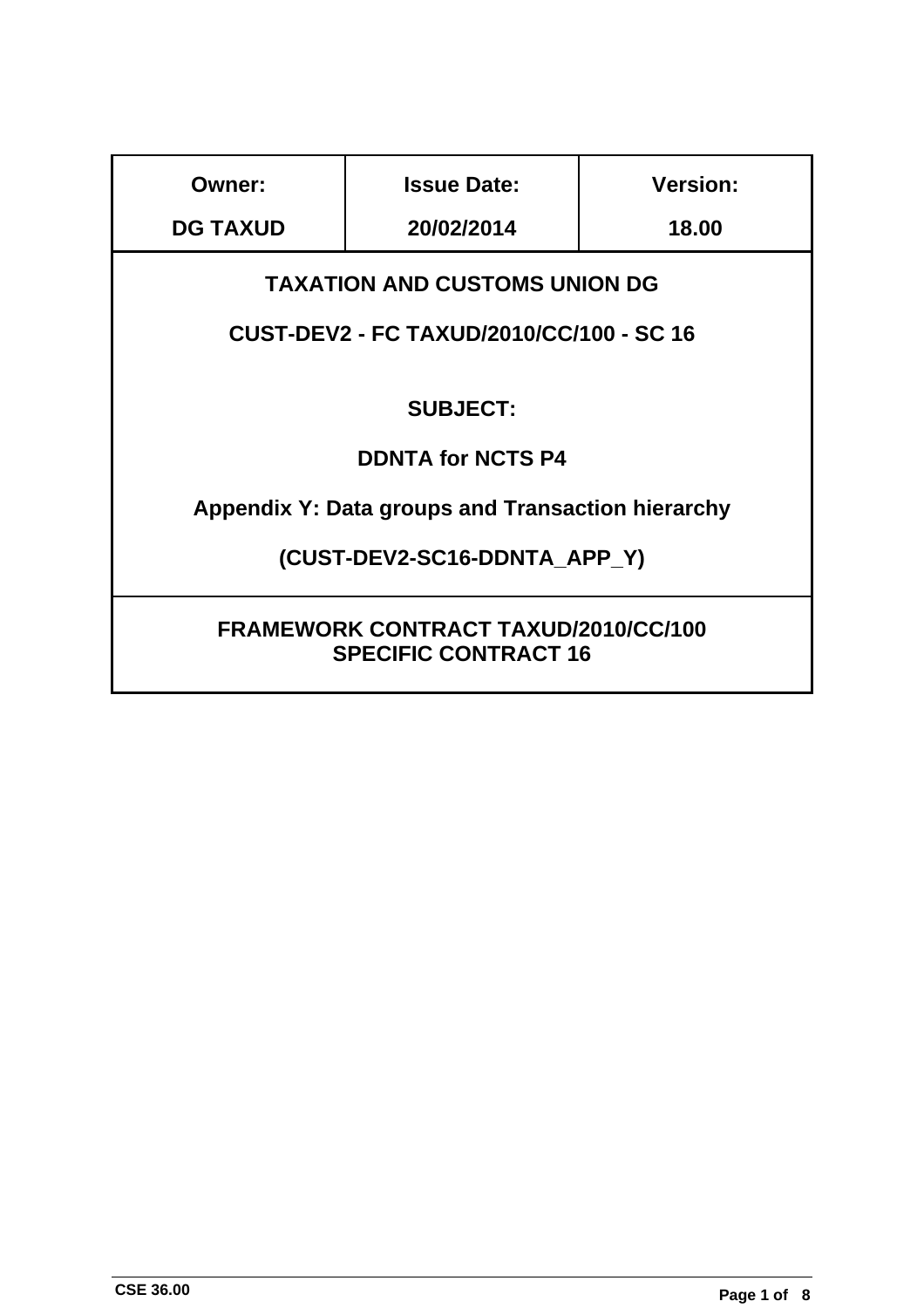**REF:CUST-DEV2-SC16-DDNTA\_APP\_Y**

**Appendix Y: Data groups and Transaction hierarchy**

**1. Introduction**

## **1. Introduction**

This document presents the overall Data Group structure of the messages supported for NCTS P4.The Data Groups are shown in a hierarchical format, where lower level data groups are indented with hyphens. The MESSAGE Data Group is the only Data Group at the top level. This is the only Data Group that appears without a hyphen in front of it and it comprises of all other Data Groups in a message.

## **DDNA KEL Alignment**

The specific Appendix is aligned to DDNA KEL V0.27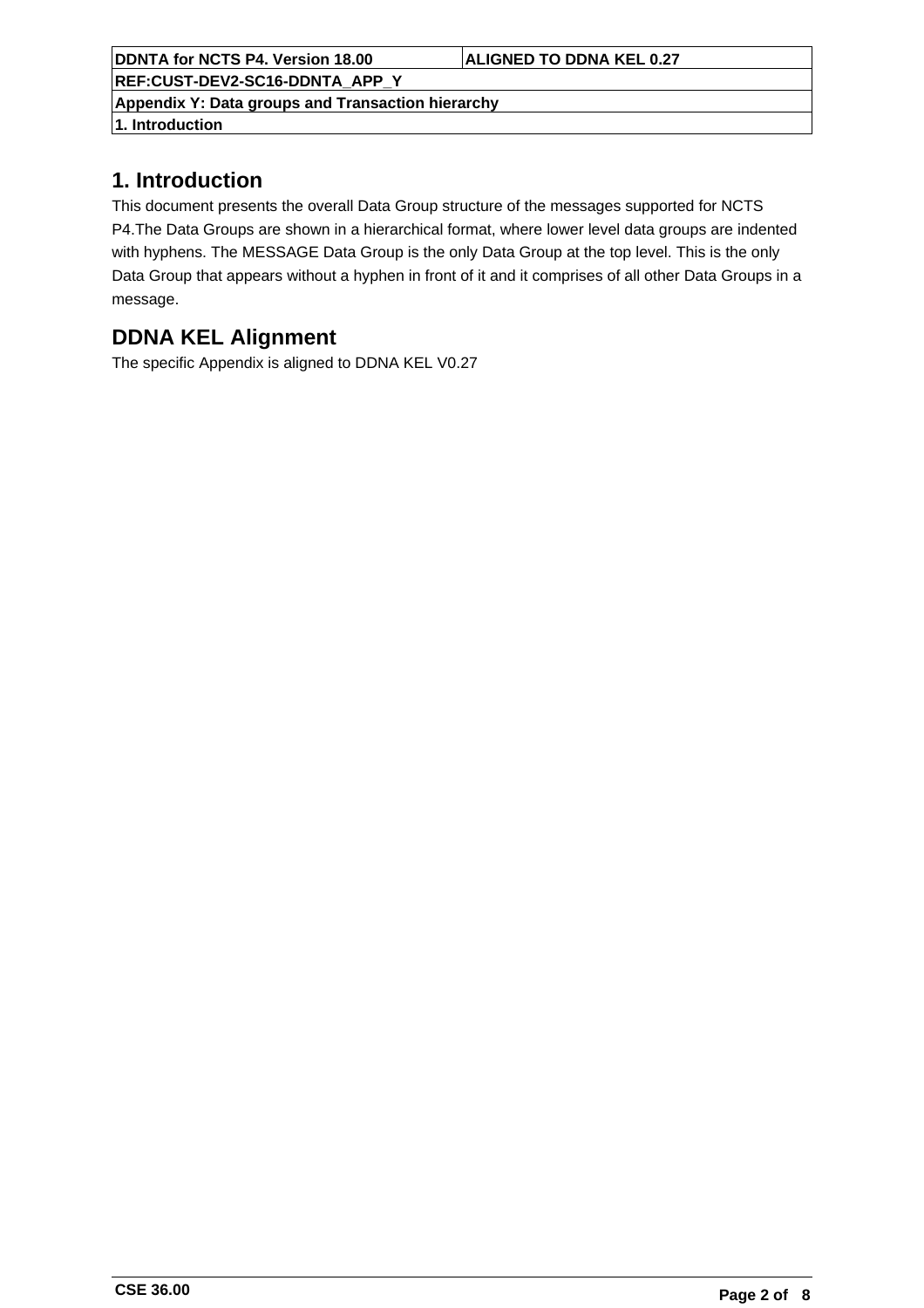**REF:CUST-DEV2-SC16-DDNTA\_APP\_Y**

**Appendix Y: Data groups and Transaction hierarchy**

**2. Data Groups**

## **2. Data Groups**

```
MESSAGE,(MES)
---HEADER,(HEA)
---(REQUESTER PRINCIPAL) TRADER,(RC1)
---(PRINCIPAL) TRADER,(PC1)
---(CONSIGNOR) TRADER,(CO1)
---(CONSIGNEE) TRADER,(CE1)
---(AUTHORISED CONSIGNEE) TRADER,(TRA)
------AUTHORISED GOODS LOCATION,(AGL)
---------AUTHORISED GOODS LOCATION LSD,(AUL)
---(DESTINATION) TRADER,(TRD)
---GUARANTOR,(GTR)
---(DEPARTURE) CUSTOMS OFFICE,(EPT)
---(INVOLVED) COUNTRY,(IVC)
---(GUARANTEE) CUSTOMS OFFICE,(CGR)
---(COMPETENT AUTHORITY OF DEPARTURE) CUSTOMS OFFICE,(CAC)
---(COMPETENT AUTHORITY FOR RECOVERY) CUSTOMS OFFICE,(CAR)
---(GUARANTEE) COUNTRY,(GR2)
---(PRESENTATION OFFICE) CUSTOMS OFFICE,(RES)
---(EXPORT) CUSTOMS OFFICE,(ERT)
---(TRANSIT) CUSTOMS OFFICE,(RNS)
---(TRANSIT DECLARED) CUSTOMS OFFICE,(TDC)
---(EXIT DECLARED) CUSTOMS OFFICE,(EDC)
---(DESTINATION) CUSTOMS OFFICE,(EST)
---(DESTINATION DECLARED) CUSTOMS OFFICE,(DDC)
---(ACTUAL OFFICE OF TRANSIT) CUSTOMS OFFICE,(COF)
---(REQUESTER) CUSTOMS OFFICE,(REQ)
---(GUARANTEE SIMPLIFICATION) CUSTOMS OFFICE,(AGS)
---(RECOVERY) CUSTOMS OFFICE,(ORC)
---(REQUESTED) CUSTOMS OFFICE,(RDQ)
---(RETURN COPIES) CUSTOMS OFFICE,(OCP)
---PASSAGE,(PAS)
---CTL_CONTROL,(CL1)
---CONTROL RESULT,(ERS)
---UNLOADING REMARK,(REM)
---RESULTS OF CONTROL,(TOC)
------LANGUAGE SPECIFIC DATA,(L50)
------ACTION,(M50)
---REPRESENTATIVE,(REP)
---SEALS INFO,(SLI)
------SEALS ID,(SID)
---GUARANTEE,(GUA)
------GUARANTEE REFERENCE,(REF)
---------INVALID GUARANTEE REASON,(IGR)
---------VALIDITY LIMITATION EC,(VLE)
---------VALIDITY LIMITATION NON EC,(LIM)
---EN ROUTE EVENT,(TEV)
------CTL_CONTROL.(CTL)
------INCIDENT,(INC)
------SEALS INFO,(SF1)
---------SEALS ID,(SI1)
------TRANSHIPMENT,(SHP)
---------CONTAINERS,(NR3)
---MRNLIST,(LS1)
------MSGTYPE,(TYP)
------PERIOD OF REQUEST,(PER)
---MRNINFO,(INF)
```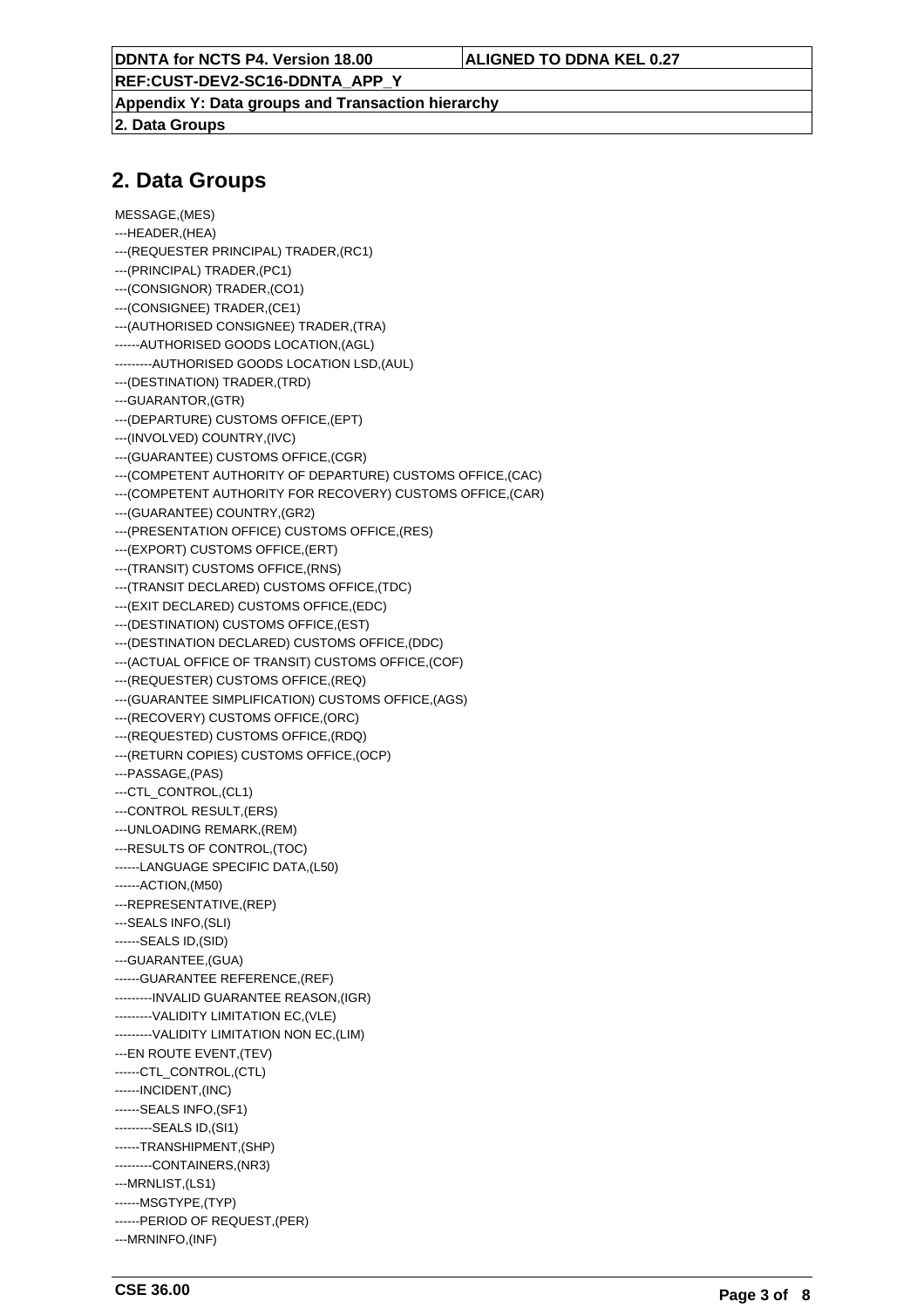**REF:CUST-DEV2-SC16-DDNTA\_APP\_Y**

**Appendix Y: Data groups and Transaction hierarchy 2. Data Groups**

------MSGINFO,(ING) ---GOODS ITEM,(GDS) ------PREVIOUS ADMINISTRATIVE REFERENCES,(AR2) ------PRODUCED DOCUMENTS/CERTIFICATES,(DC2) ------SPECIAL MENTIONS,(MT2) ------RESULTS OF CONTROL,(ROC) ------(CONSIGNOR) TRADER,(CO2) ------(CONSIGNEE) TRADER,(CE2) ------CONTAINERS,(NR2) ------PACKAGES,(GS2) ------SGI CODES,(SD2) ------(CONSIGNOR-SECURITY) TRADER,(CON) ------(CONSIGNEE-SECURITY) TRADER,(RAD) ------NOTIFY PARTY,(NPG) ---CUSTOMS OFFICE INFORMATION,(COI) ------ACTION,(MD2) ------(DEDICATED) TRADER,(TDD) ------CUSTOMS OFFICE SPECIFIC NOTES,(CSN) ------CUSTOMS OFFICE LSD,(CLM) ------CUSTOMS OFFICE TIMETABLE,(COT) ---------CUSTOMS OFFICE TIMETABLE LINE,(CTI) ------------CUSTOMS OFFICE ROLE / TRAFFIC COMPETENCE,(TRC) ---COUNTRY/REGION,(CRG) ------ACTION,(MD1) ------COUNTRY/REGION LSD,(RLN) ------COUNTRY/REGION HOLIDAYS,(HOL) ---------COUNTRY/REGION HOLIDAYS LSD,(HLN) ---COUNTRY HOLIDAYS,(CHL) ------ACTION,(MOD) ------COUNTRY HOLIDAYS DATA,(CHD) ---------COUNTRY HOLIDAYS DATA LSD,(HLS) ---AMENDMENT REJECTION MOTIVATION,(ARM) ------LANGUAGE SPECIFIC DATA,(L31) ------ACTION,(M31) ---AAR/AER REJECTION REASON,(AAR) ------LANGUAGE SPECIFIC DATA,(L32) ------ACTION,(M32) ---ATR REJECTION REASON,(ATR) ------LANGUAGE SPECIFIC DATA,(L33) ------ACTION,(M33) ---CONTROL RESULT CODE,(CCR) ------ACTION,(M01) ------LANGUAGE SPECIFIC DATA,(L01) ---COUNTRY,(CTY) ------ACTION,(M02) ------LANGUAGE SPECIFIC DATA,(L02) ------UNAVAILABILITY MATRIX,(UNM) ------SYSTEM UNAVAILABILITY,(SUV) ---COUNTRY REGIME,(COR) ------ACTION,(M03) ------LANGUAGE SPECIFIC DATA,(L03) ---CUSTOMS OFFICE GEO INFO,(CGI) ------ACTION,(M04) ------LANGUAGE SPECIFIC DATA,(L04) ---CURRENCY CODE,(CUR) ------ACTION,(M05) ------LANGUAGE SPECIFIC DATA,(L05) ---DISCREPANCIES SOLVED NOTIFICATION,(DSN) ------LANGUAGE SPECIFIC DATA,(L34)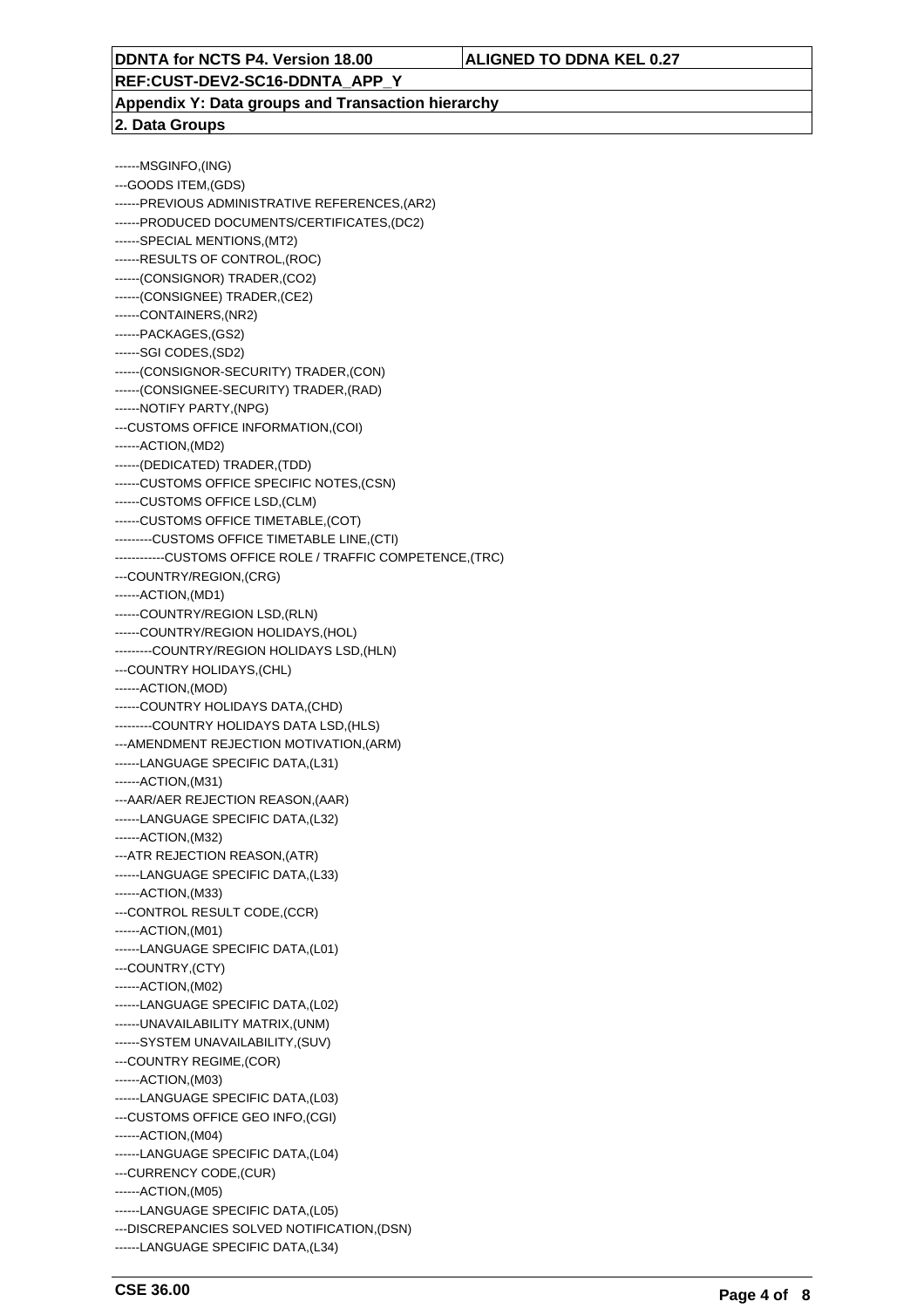**REF:CUST-DEV2-SC16-DDNTA\_APP\_Y**

**Appendix Y: Data groups and Transaction hierarchy 2. Data Groups**

------ACTION,(M34) ---DIVERSION REJECTION REASON,(DRR) ------LANGUAGE SPECIFIC DATA,(L52) ------ACTION,(M26) ---DOCUMENT TYPE,(DCT) ------ACTION,(M07) ------LANGUAGE SPECIFIC DATA,(L07) ---GUARANTEE TYPE,(GTY) ------ACTION,(M09) ------LANGUAGE SPECIFIC DATA,(L11) ---GUARANTEE MONITORING,(GTM) ------ACTION,(M10) ------LANGUAGE SPECIFIC DATA,(L12) ---INVALID GUARANTEE REASON,(AAA) ------ACTION,(M11) ------LANGUAGE SPECIFIC DATA,(L13) ---LANGUAGE CODE,(LCD) ------ACTION,(M12) ------LANGUAGE SPECIFIC DATA,(L14) ---PACKAGING CODE,(PCO) ------ACTION,(M13) ------LANGUAGE SPECIFIC DATA,(L15) ---ROLE,(ROL) ------ACTION,(M14) ------LANGUAGE SPECIFIC DATA,(L16) ---SENSITIVE GOODS CODE,(SGC) ------ACTION,(M15) ------LANGUAGE SPECIFIC DATA,(L17) ---SPECIAL MENTION CODE,(SMN) ------ACTION,(M16) ------LANGUAGE SPECIFIC DATA,(L18) ---STATISTICS TYPE,(STT) ------ACTION,(M17) ------LANGUAGE SPECIFIC DATA,(L19) ---TRAFFIC TYPE,(TTY) ------ACTION,(M18) ------LANGUAGE SPECIFIC DATA,(L20) ---CUSTOMS OPERATION STATE TYPE,(CUS) ------ACTION,(M19) ------LANGUAGE SPECIFIC DATA,(L21) ---UNIT OF MEASURE,(UOM) ------ACTION,(M20) ------LANGUAGE SPECIFIC DATA,(L22) ---UN/LOCODE,(UNL) ------ACTION,(M21) ---TRANSPORT MODE,(TMD) ------ACTION,(M22) ------LANGUAGE SPECIFIC DATA,(L24) ---QUERY ON GUARANTEE TYPE,(QGT) ------ACTION,(M23) ------LANGUAGE SPECIFIC DATA,(L25) ---SENDING COUNTRY, (SCY) ------SYSTEM APPLICABILITY,(YLY) ---------STATISTICAL CHARACTERISTICS,(HAS) ------------SERIES ELEMENTS,(LEL) ---STATISTICAL CHARACTERISTICS,(STA) ------SERIES ELEMENTS,(ELM) ---INTERCHANGE ERRORS,(INT) ---MESSAGE ERRORS,(MER)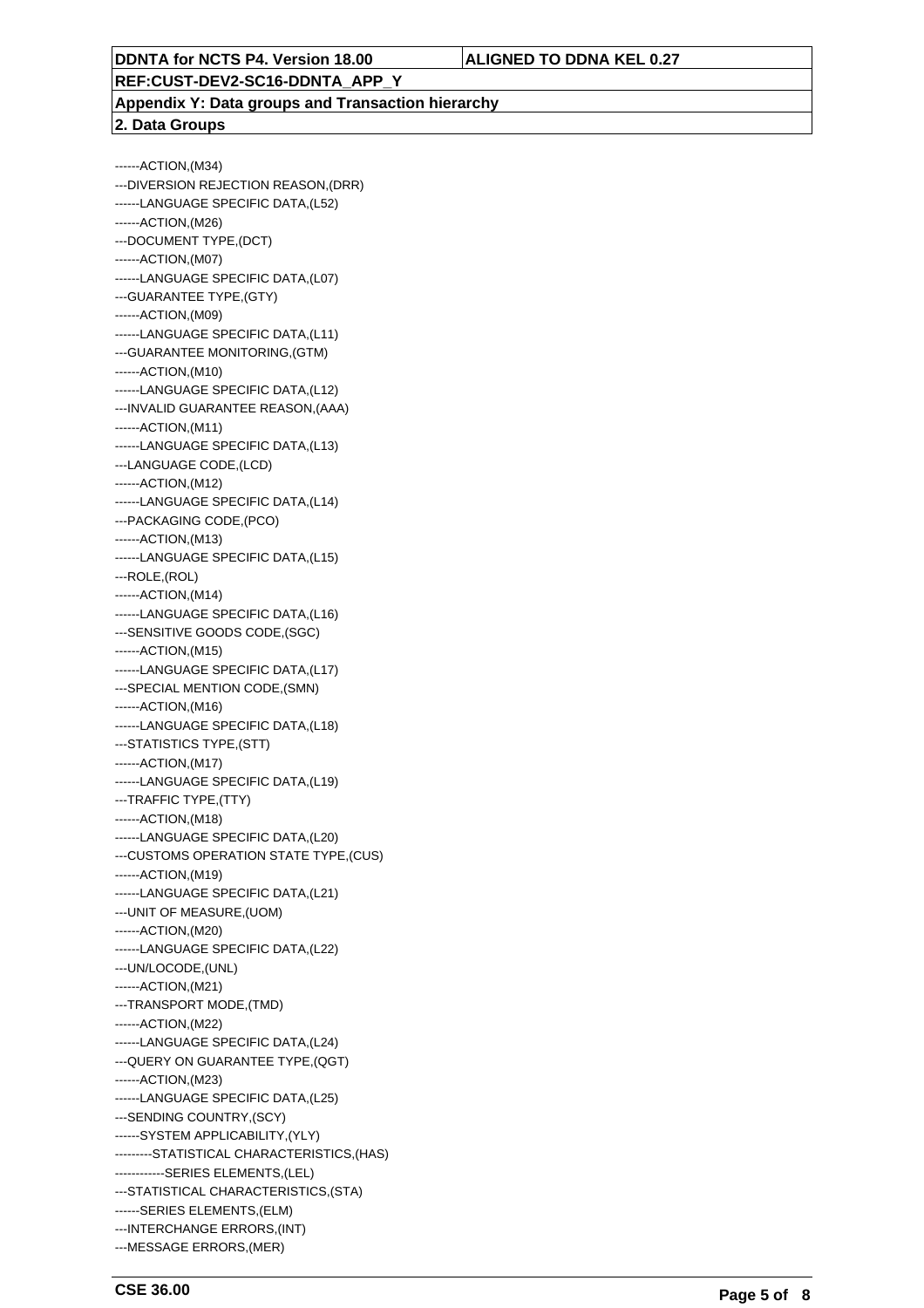**REF:CUST-DEV2-SC16-DDNTA\_APP\_Y**

**Appendix Y: Data groups and Transaction hierarchy**

**2. Data Groups**

------SEGMENT ERRORS,(SER) ---------DATA ELEMENT ERRORS,(DER) ---FUNCTIONAL ERROR,(ER1) ---UPL RESPONSE,(UPR) ---UPL ERROR,(UPE) ---GUARANTEE REFERENCE,(GRR) ------GUARANTEE QUERY,(GQY) ------(OWNER PRINCIPAL) TRADER,(OTG) ------(PRINCIPAL) TRADER,(PTG) ------VALIDITY LIMITATION EC,(GVL) ------VALIDITY LIMITATION NON EC,(GVN) ------USAGE,(GUS) ------EXPOSURE,(GEX) ------GUARANTOR,(GGR) ---------GUARANTOR OTHER ADDRESSES,(GOA) ------COMPREHENSIVE GUARANTEE,(GCM) ---------GOODS ITEM,(GCG) ---------VALIDITY LIMITATION EC,(GVM) ---------VALIDITY LIMITATION NON EC,(GVP) ------INDIVIDUAL GUARANTEE BY GUARANTOR,(IGG) ---------GOODS ITEM,(IGI) ---------(DEPARTURE) CUSTOMS OFFICE,(CCD) ---------(DESTINATION) CUSTOMS OFFICE,(CCP) ---------VALIDITY LIMITATION EC,(ICV) ---------VALIDITY LIMITATION NON EC,(ICN) ------INDIVIDUAL GUARANTEE VOUCHER,(IGV) ------ACCESS CODE,(ACC) ------PRINCIPAL ACCESS CODE (NEW),(CAN) ------PRINCIPAL ACCESS CODE (OLD),(ACO) ------INVALID GUARANTEE REASON,(IGS) ---SPECIFIC NOTES CODE,(SNC) ------ACTION,(M24) ------LANGUAGE SPECIFIC DATA,(L26) ---ITINERARY,(ITI) ---RISK ANALYSIS,(RIS) ---MANIFEST ITEM,(MAN) ---SEALS ID,(IDS) ---COMPLEMENTARY CODE,(CPM) ------LANGUAGE SPECIFIC DATA,(L51) ------ACTION,(M25) ---EXPORT QUERY REASON CODE,(EXA) ------LANGUAGE SPECIFIC DATA,(L53) ------ACTION,(AEQ) ---INCOTERM CODE,(OTE) ------LANGUAGE SPECIFIC DATA,(L54) ------ACTION,(M28) ---NATURE OF TRANSACTION CODE,(NTT) ------LANGUAGE SPECIFIC DATA,(L55) ------ACTION,(M29) ---PROCEDURE REQUESTED,(PRM) ------LANGUAGE SPECIFIC DATA,(L56) ------ACTION,(M40) ---PREVIOUS PROCEDURE,(PPR) ------LANGUAGE SPECIFIC DATA,(L57) ------ACTION,(M41) ---REPRESENTATIVE STATUS CODE,(RSS) ------LANGUAGE SPECIFIC DATA,(L58) ------ACTION,(M42) ---RISK ANALYSIS RESULT CODE,(RAR)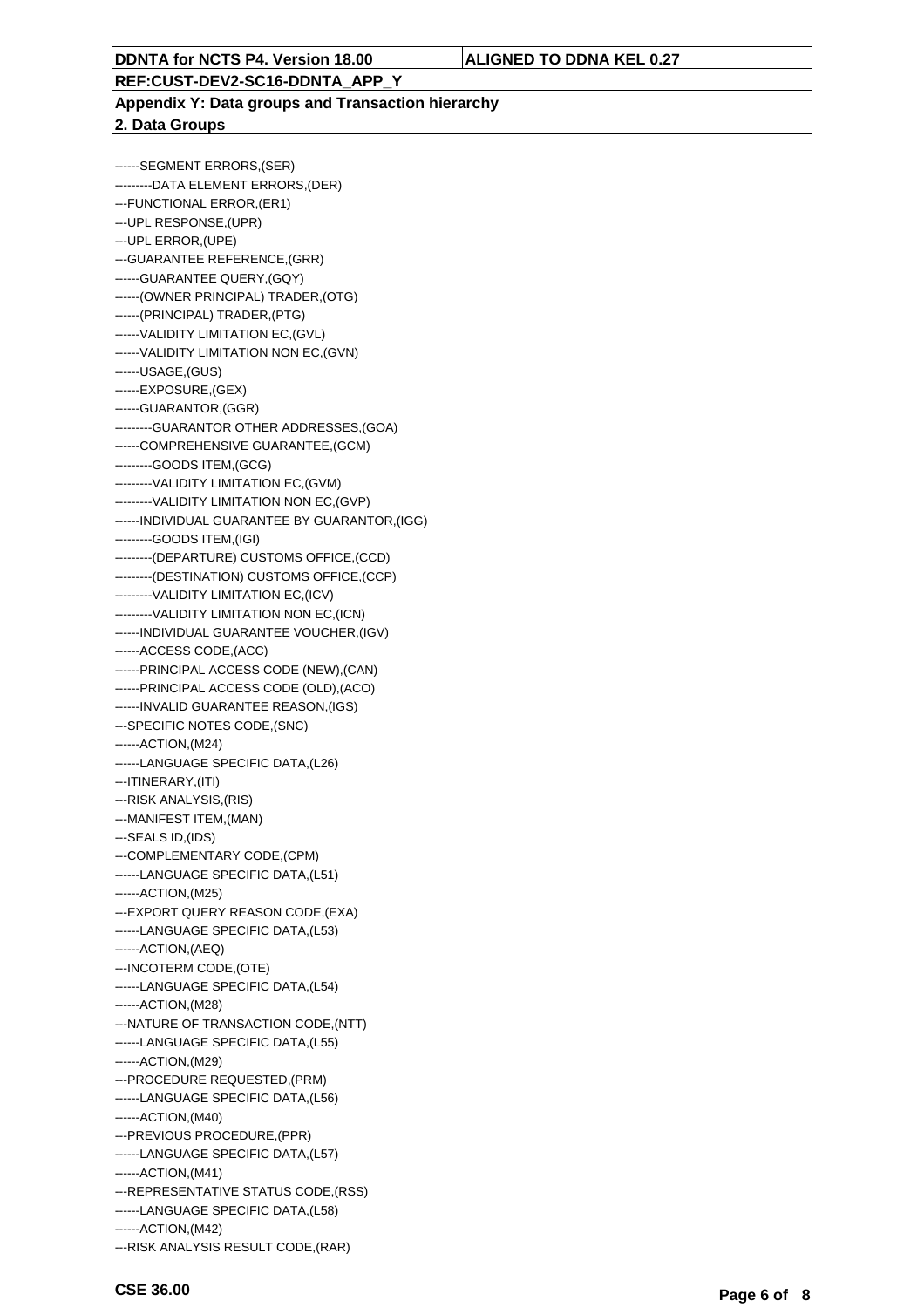**REF:CUST-DEV2-SC16-DDNTA\_APP\_Y**

**Appendix Y: Data groups and Transaction hierarchy 2. Data Groups**

------ACTION,(M43) ------LANGUAGE SPECIFIC DATA,(L59) ---SPECIFIC CIRCUMSTANCE INDICATOR,(SCR) ------LANGUAGE SPECIFIC DATA,(L60) ------ACTION,(M44) ---SUMMARY DECLARATION REJECTION REASON CODE,(SMD) ------ACTION,(M45) ------LANGUAGE SPECIFIC DATA,(L61) ---TYPE OF TAX,(TXT) ------LANGUAGE SPECIFIC DATA,(L62) ------ACTION,(M46) ---WAREHOUSE TYPE,(WRH) ------ACTION,(M47) ------LANGUAGE SPECIFIC DATA,(L63) ---UN DANGEROUS GOODS CODE,(UNG) ------LANGUAGE SPECIFIC DATA,(L64) ------ACTION,(M48) ---COMMUNITY NATIONAL PROCEDURE,(CMM) ------LANGUAGE SPECIFIC DATA,(L65) ------ACTION,(M49) ---PREVIOUS DOCUMENT CATEGORY,(PDC) ------LANGUAGE SPECIFIC DATA,(L67) ------ACTION,(M60) ---METHOD OF PAYMENT,(MOP) ------ACTION,(M61) ------LANGUAGE SPECIFIC DATA,(L68) ---TRANSPORT CHARGES METHOD OF PAYMENT,(TMG) ------ACTION,(M62) ------LANGUAGE SPECIFIC DATA,(L69) ---DECLARATION TYPE,(DCL) ------ACTION,(M06) ------LANGUAGE SPECIFIC DATA,(L06) ---DECLARATION TYPE (BOX 1.2),(DLY) ------ACTION,(M64) ------LANGUAGE SPECIFIC DATA,(L71) ---ENQUIRY,(EQR) ---(ACTUAL CONSIGNEE) TRADER,(ACR) ---(CARRIER) TRADER,(CTC) ---INFORMATION,(EIN) ------ACTION,(M65) ------LANGUAGE SPECIFIC DATA,(L72) ---ENQUIRY INFORMATION,(EIF) ---(COMPETENT AUTHORITY OF DESTINATION) CUSTOMS OFFICE,(CDR) ---REQUEST FOR ENQUIRY INFORMATION,(RQD) ---GUARANTEE INFORMATION,(CRC) ------GUARANTOR,(CFT) ---(COMPETENT AUTHORITY OF REQUESTED COUNTRY) CUSTOMS OFFICE,(ARC) ---(COMPETENT AUTHORITY OF REQUESTING COUNTRY) CUSTOMS OFFICE,(AUC) ---RECOVERY,(RVR) ---(CONSIGNOR-SECURITY) TRADER,(COS) ---(CONSIGNEE-SECURITY) TRADER,(TSC) ---PREVIOUS DOCUMENT TYPE,(PDT) ------ACTION,(M66) ------LANGUAGE SPECIFIC DATA,(L73) ---REQUESTED INFORMATION,(RQI) ------LANGUAGE SPECIFIC DATA,(L74) ------ACTION,(M68) ---ITEM NUMBER REJECTION REASON CODE,(INJ) ------ACTION,(AIJ)